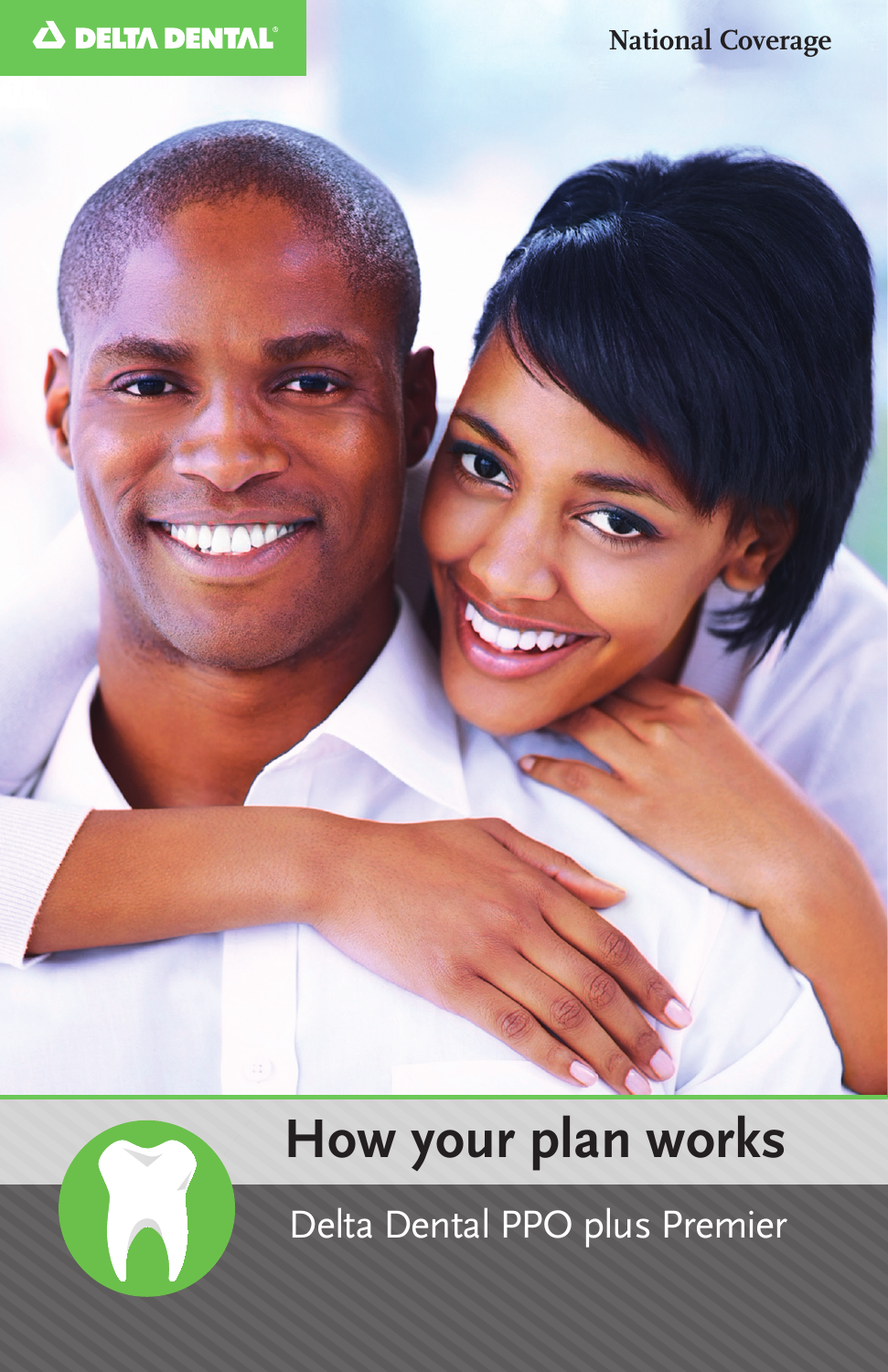## **Welcome to Delta Dental PPO plus Premier**

We look forward to providing you and all of your covered family members with dental insurance. This brochure highlights your Delta Dental PPO plus Premier coverage. Please read it carefully so that you have an understanding of your dental benefits. If you would like a more detailed description, copies of your group's Certificate of Coverage are available from the person or area in your group that handles dental benefits.

Delta Dental of Rhode Island administers your Delta Dental PPO plus Premier program and is committed to providing our members with excellent customer service. If you have any questions about your coverage, please visit our website at **deltadentalri.com** or call us at **1-800-843-3582.**

Our website is a valuable source of dental health information. Designed especially for members, it provides you with all the information you need to manage your dental benefits with ease, including:

- **Benefits & Eligibility** Check your specific benefits and coverage dates
- **n** Deductibles & Maximums Review deductible and maximum amounts, and confirm remaining balances
- **n** Claim Status Look up the status of a claim or view your recent claim history
- **n ID** Card Instantly print a copy of your ID Card

To begin using our online services, simply click the "Members" section from our home page. For privacy purposes, you'll be asked to register with us before accessing our interactive features. Once you're registered, you'll be given a user ID and password that you will use each time you log in.

You can also call our easy-to-use automated information line at: **1-800-843-3582.**

Our automated line is available 24 hours a day, 7 days a week. Our customer service representatives are available Monday - Thursday from 8 a.m. - 7 p.m. ET and Friday from 8 a.m. - 5 p.m. ET to answer questions or resolve problems.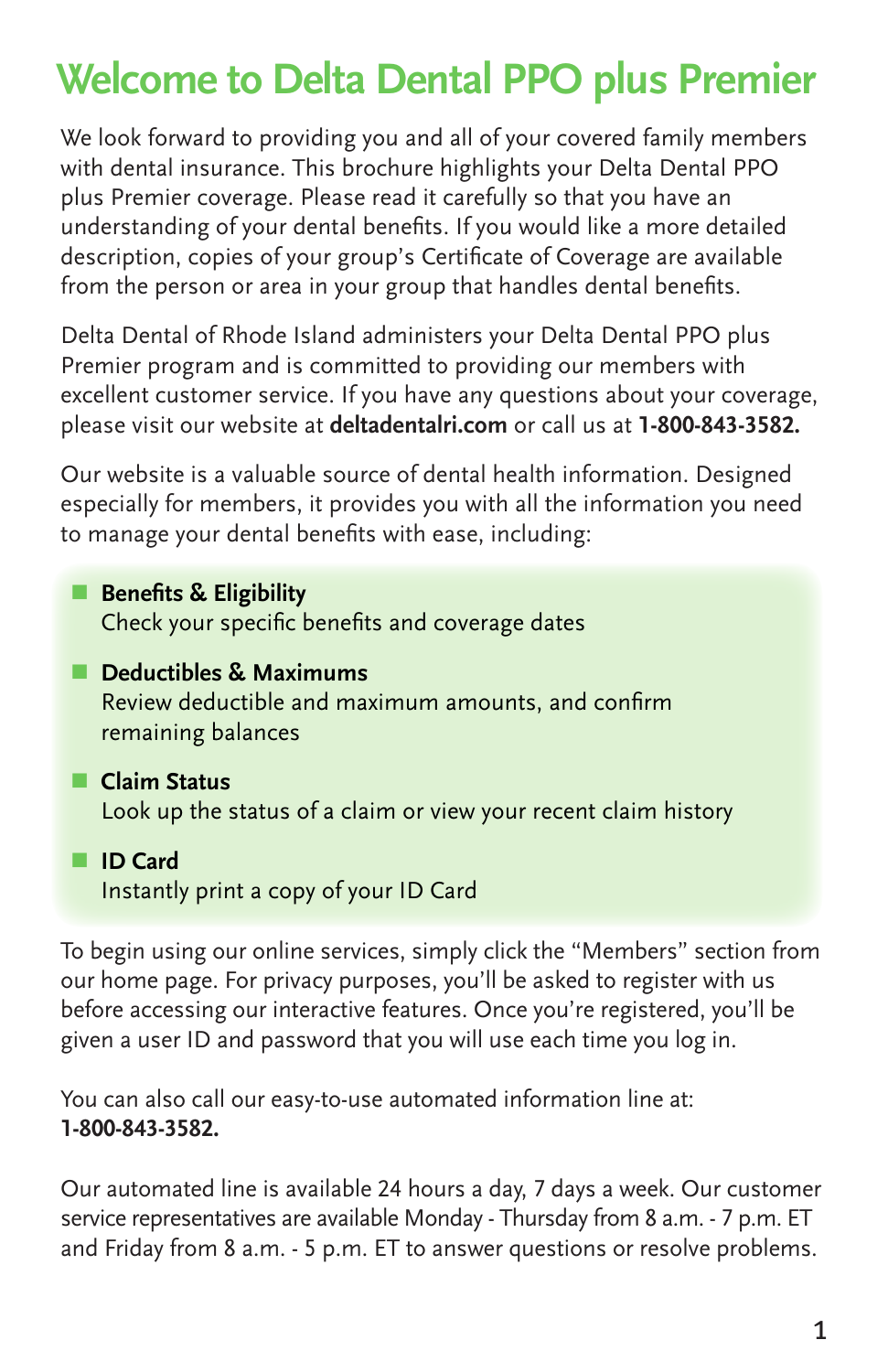## **How to use Delta Dental**

#### **Maximize your coverage with participating dentists**

With the Delta Dental PPO plus Premier program, you have the freedom to choose a dentist from either our PPO or Premier networks.

That's because a participating Delta Dental dentist may belong to the PPO network, the Premier Network, or both. Ask your dentist which network(s) he or she belongs to before receiving services. For services that require a coinsurance, you will have lower out-of-pocket costs with a Delta Dental PPO participating dentist.

You can view the Delta Dental PPO or Premier dentist directory by visiting our website at **deltadentalri.com.** You can use this online directory to check the participation status of your own dentist or to search for a new participating dentist who is conveniently located near you. Simply follow the directions to find a participating dentist in Rhode Island or in another state. When searching for a dentist outside of Rhode Island, make sure to select either the **"PPO"** or **"Premier"** dental plan. You'll get the names and addresses of dentists in your area, plus maps and driving directions.

When you go to a participating dentist, show your identification card and discuss your treatment. After your visit, the dentist's office will file a claim and we will pay the dentist for covered services.

If your dentist relocates or ever decides not to participate with Delta Dental, you can choose a new participating dentist from our network without any disruption in your coverage or benefits. Also, if you transfer your dental care to a non-participating dentist, you will still receive coverage for contractually covered benefits. However, you may be responsible for additional out-ofpocket expenses, such as the difference between the amount Delta Dental pays and the dentist's actual charge.

#### **About the Delta Dental PPO Network**

With the Delta Dental PPO network, you can choose from more than 89,500 participating dentists in over 207,000 office locations nationwide.

#### **About the Delta Dental Premier Network**

You can also choose a dentist from the Delta Dental Premier network – the nation's largest network with over 145,000 participating dentists. That's three out of every four dentists in the country.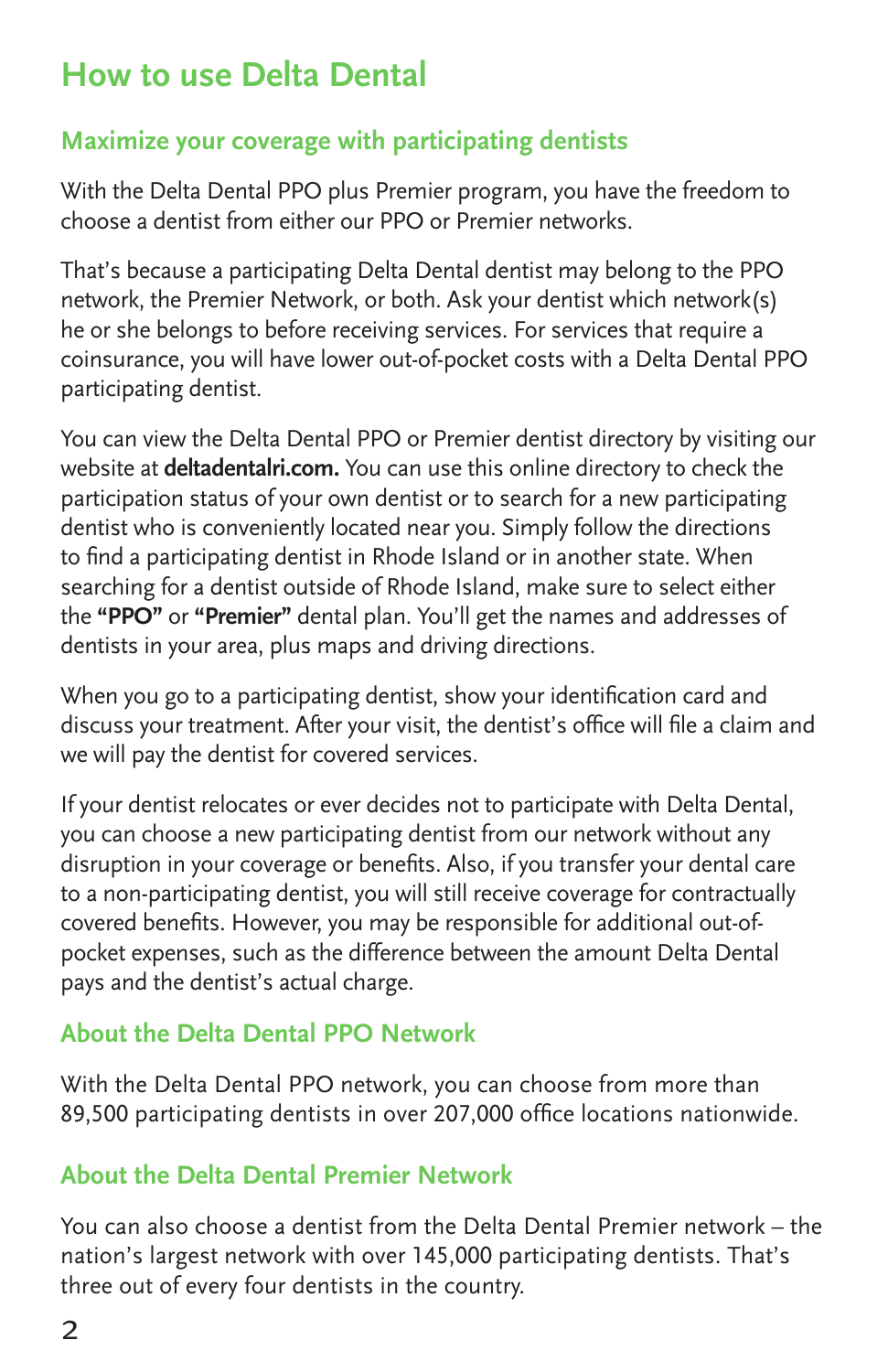#### **Freedom to choose any dentist**

You always have the option of going to a dentist who does not participate with the Delta Dental PPO or Delta Dental Premier program. However, it will usually cost you more money because the dentist hasn't agreed to accept either the Delta Dental PPO or Delta Dental Premier allowance as full payment. You may also have to pay the dentist and file the claim yourself. You should ask the dentist to complete a standard American Dental Association (ADA) claim form. (This form is available on our website.) Claims should be sent to:

> Delta Dental of Rhode Island P.O. Box 1517 Providence, RI 02901-1517

#### **What to do in an emergency**

You are covered for procedures rendered in a dental office by a licensed dentist, provided they are covered benefits under your plan. Delta Dental only covers services received in a dental office; we do not cover services rendered in a hospital, surgi-center or an urgent care facility.

In the event of a life-threatening emergency, you should go to the nearest hospital for treatment and submit any claims to your medical insurance plan. Similarly, if you have an urgent dental condition, you should seek treatment at the nearest dentist's office, regardless of whether the dentist participates with Delta Dental. You do not need prior approval before seeking treatment, however, your dental plan will only pay for covered benefits.

Most dental offices treat patients within 24 hours for an urgent appointment. If you need help selecting a participating dentist, call Customer Service for a list of dentists in your area or search online.

#### **Pre-treatment estimates**

Whenever your dentist recommends treatment that is expected to cost \$300 or more, we suggest that the dentist file a pre-treatment estimate with Delta Dental. We will review the treatment plan and let you and your dentist know, in advance, how much we will cover. For services that your dental plan does not cover at 100%, having a pre-treatment estimate lets you know what your out-of-pocket costs will be. Please refer to your benefit highlights for procedures that may require pre-treatment estimates.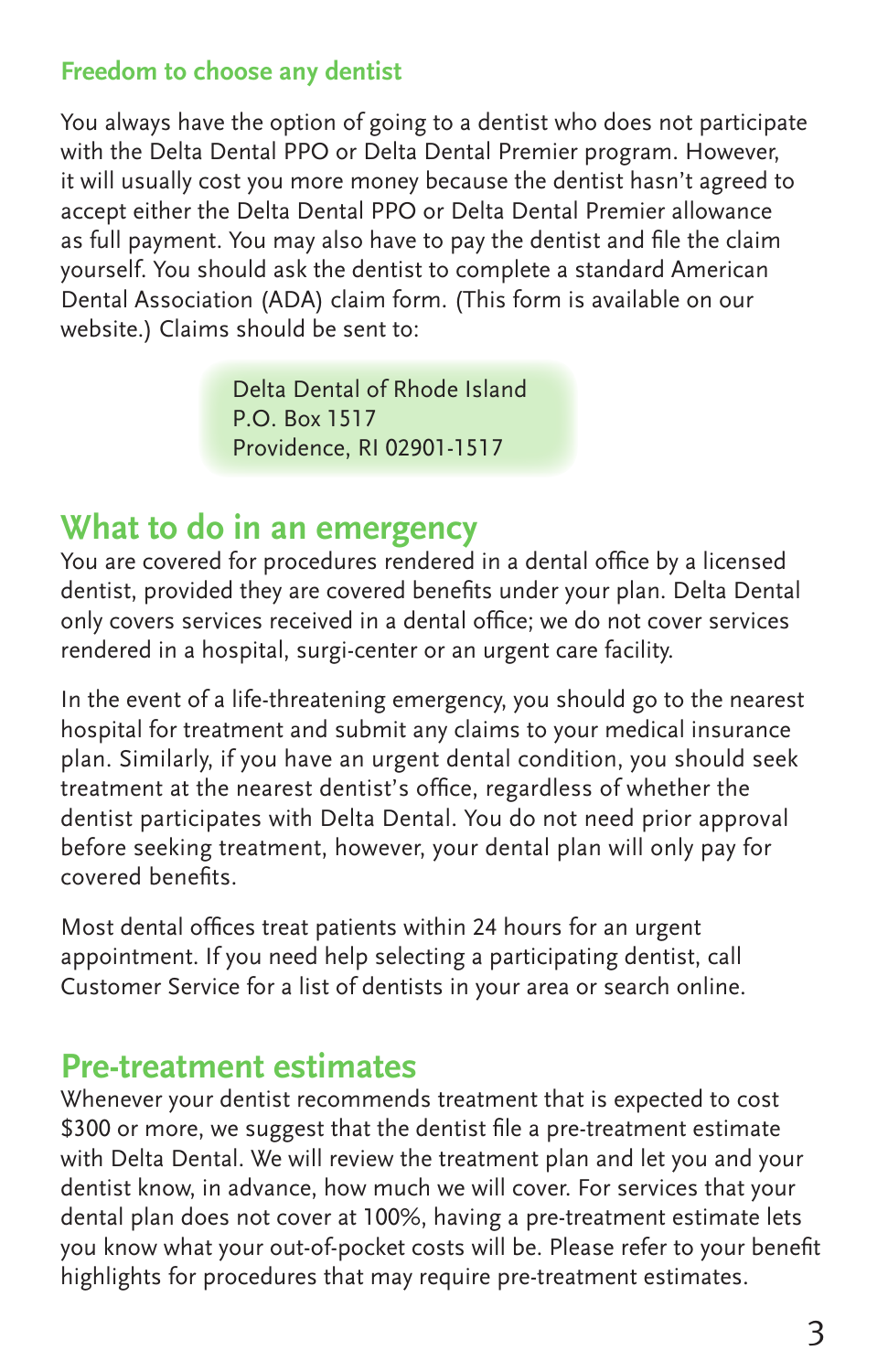#### **Who is covered**

Your plan sponsor determines eligibility requirements and type of coverage available to you. Typically, an individual membership covers only you. A standard family membership covers you, your spouse, dependent children until they turn age 19 (or age 26 depending on your plan), and handicapped dependent children over age 19, who are mentally or physically incapable of earning their own living.

If your group has purchased student coverage, please check with your plan sponsor for a full explanation of the student requirements. Your plan sponsor can answer any questions you may have regarding who is covered by your plan.

## **Coordination of benefits**

If you or a family member are also covered by other medical or dental plans, we will coordinate payment with them using, in most cases, standard insurance industry guidelines. This helps control the overall cost of dental insurance. You are responsible for letting the dental office know about other coverage so they can provide that information on the claim.

### **Your Right to Appeal**

You have the right to appeal any adverse benefit decision on a claim or pre-treatment estimate. We will notify you of your appeal rights whenever a claim is not paid (in whole or in part) via your Explanation of Benefits form or Pre-Treatment Estimate notice. You can also find a detailed explanation of all of your rights to appeal in the "Members" section of our website – **deltadentalri.com.**

**Please note:** Review the appeals rights carefully since you will need to file an appeal within certain timeframes.

## **Exclusions and Limitations**

Your plan also has some exclusions and limitations that you should be familiar with before receiving dental treatment. You can find a full list of these exclusions/limitations on our website.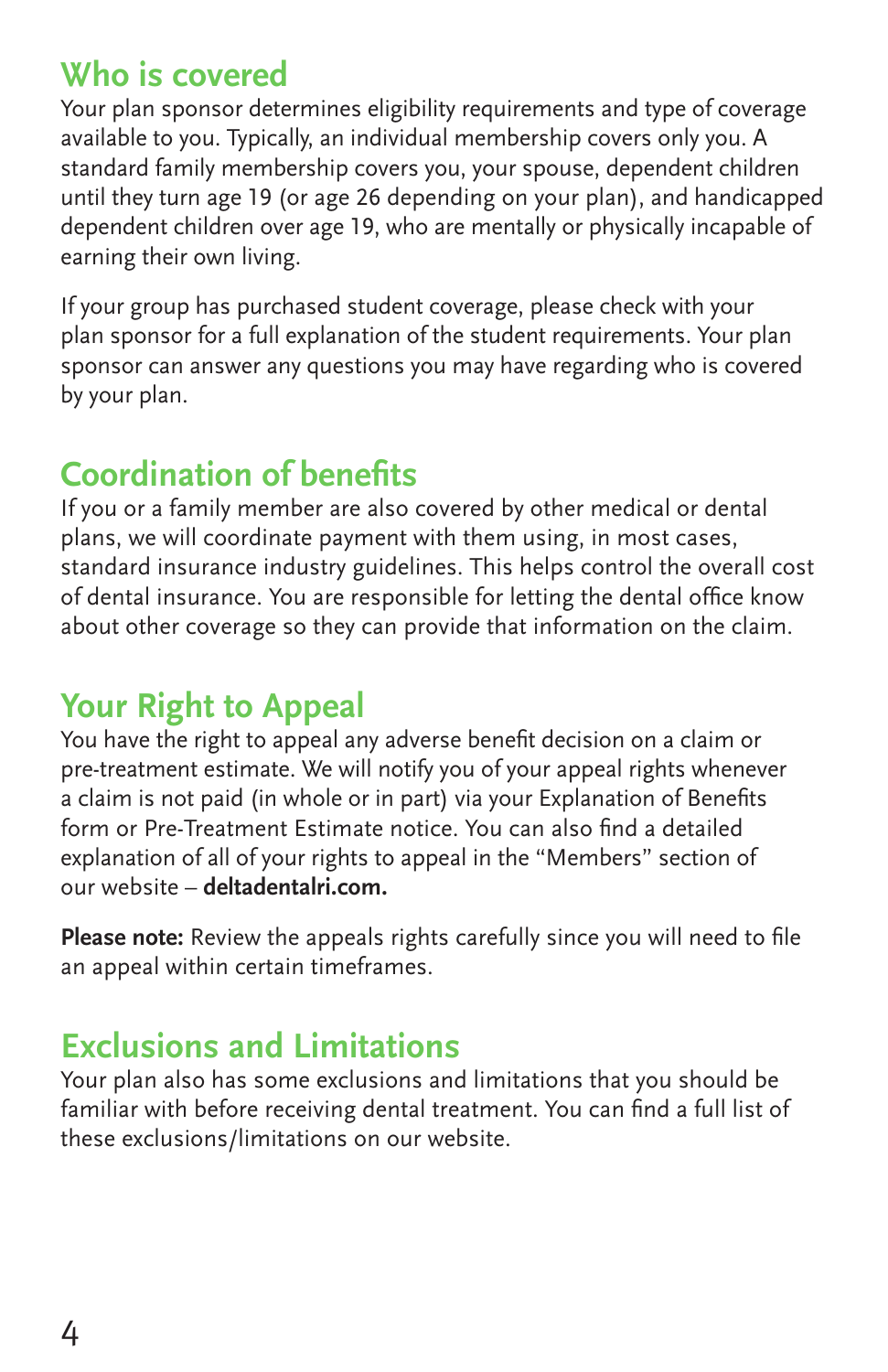## **Change in family status or address**

Changes in your family status affect your dental coverage. Please notify your plan sponsor of a:

- **n** Change of address
- **Narriage**
- **n** Birth
- **N** Adoption
- $\blacksquare$  Death of a family member
- Divorce

#### **Consumer disclosure information**

You may obtain a copy of our Notice of Privacy Practices, Consumer Disclosure brochure, Provider Directory or the Consumer's Guide to Health Plans in Rhode Island by visiting our website at **deltadentalri.com** or by calling Customer Service at **1-800-843-3582.**